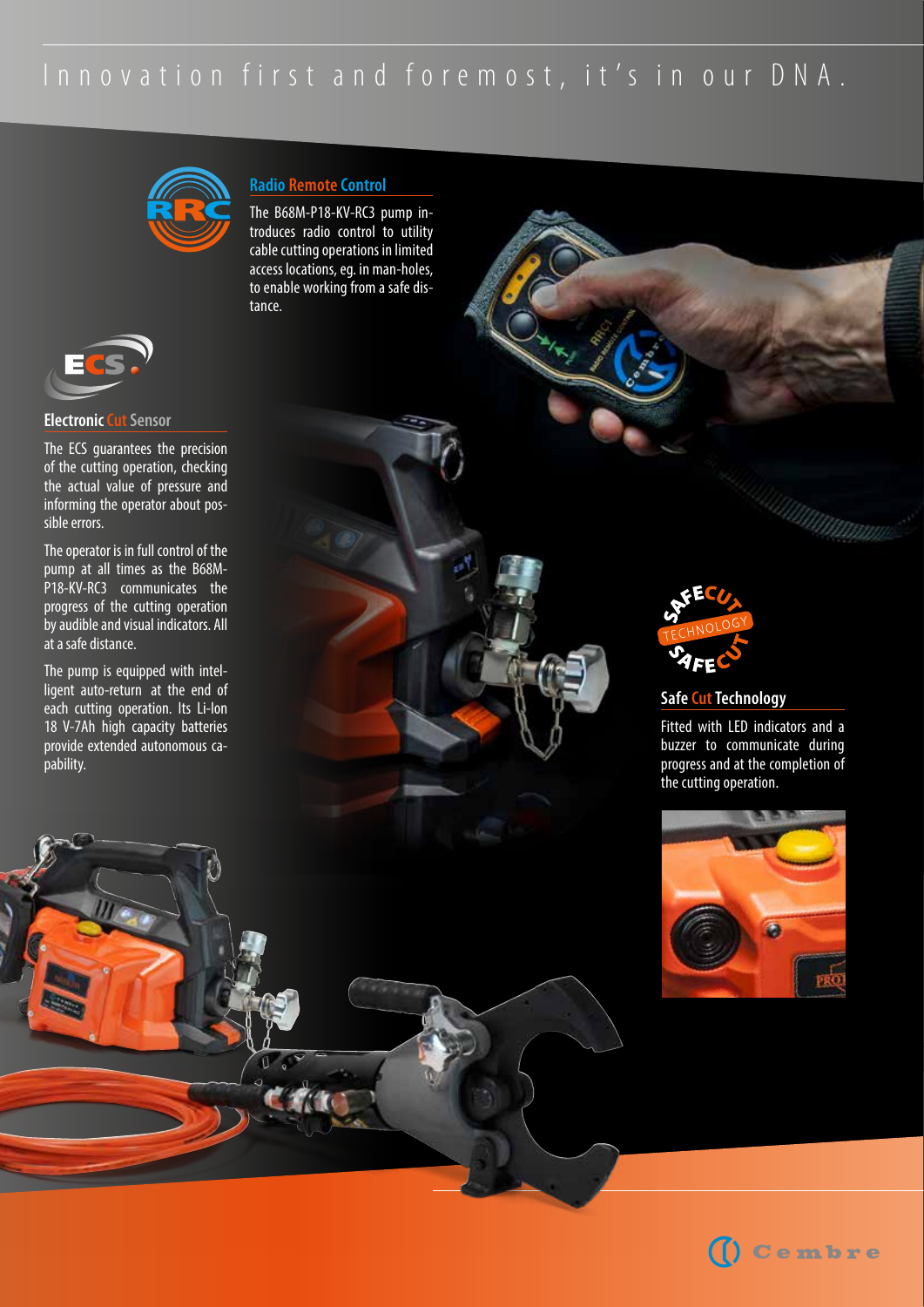## **General features:**



| <b>Type</b> | <b>Operating</b><br>pressure<br>bar | Radio remote control |                              | <b>Dimensions Pump mm</b> |        |       | Weight                       | <b>Dimensions Heads mm</b> |        |       | Weight     |                          | <b>STORAGE</b> |                         |                     |                                  |
|-------------|-------------------------------------|----------------------|------------------------------|---------------------------|--------|-------|------------------------------|----------------------------|--------|-------|------------|--------------------------|----------------|-------------------------|---------------------|----------------------------------|
|             |                                     | frequency<br>GHz     | operating<br>range<br>meters | length                    | height | width | Pump<br>kg<br>(with Battery) | length                     | height | width | Head<br>kq | <b>Battery</b><br>Li-Ion | <b>Type</b>    | <b>Dimensions</b><br>mm | <b>Weight</b><br>kg | <b>Supplied</b><br>with the unit |
|             |                                     |                      |                              |                           |        |       |                              |                            |        |       |            |                          |                |                         |                     |                                  |
| B68RC3-85   |                                     |                      |                              |                           |        |       |                              | 409                        | 174    | 140   | 6,2        |                          |                |                         |                     |                                  |
| B68RC3-96   | 729                                 | 2.4                  | 20                           | 417                       | 236    | 212   | 6,2                          | 498                        | 249    | 147   |            | 18 V - 7.0 Ah            | VAL-B68RC3     | 665 x 422 x h260        | 17.4                |                                  |
| B68RC3-120  |                                     |                      |                              |                           |        |       |                              | 536                        | 223    | 140   | 10,9       |                          |                |                         |                     |                                  |

#### **Supplied with:**

- Radio remote control  $(2405 \div 2480 \text{ MHz})$
- **CB 1870L**, Li-Ion 18.0 V 7.0 A h Battery (2 pcs)
- **ASC 30-36 EU 27044000**, Battery charger (INPUT 220-240 V / 50-60 Hz; OUTPUT 12-42 V DC / 3.0 A MAX.)
- USB cable
- Shoulder strap
- **VAL-B68RC3** Metal Carring Case

# **A c c e s s o r i e s A v a i l a b l e**

- **CVB-031** Canvas bag
- **EK100** Earth cable for the pump (1 m length)
- **EK500P** Earth cable for the head (5 m length) with earth rod and canvas bag





**CB 1870L 18 V - 7.0 Ah Li-Ion High Capacity Battery:**

• Provides 100 % of its energy between -15 and +50°C

• Quick charging time (45 min) using the ASC ULTRA charger Timed auto off switch to optimise energy consumption

• Electronic control of the individual cells to avoid under or overcharging







Telefono: +39 030 36921 Telefax: +39 030 3365766 www.cembre.it E-mail: sales@cembre.com





Cembre España S.L.U. Teléfono: +34 91 4852580 Telefax: +34 91 4852581 www.cembre.es E-mail: comercial@cembre.es

the adjacent button

18V

 $7.0<sub>Ah</sub>$ 



• Equipped with LED indicators to show the remaining battery life at any time by pressing

New

• AIR COOLED ventilated charging technology for a longer life and shorter recharge time

IKUMA GmbH & Co. KG Telefon: +49 7151 20536 - 60 Telefax: +49 7151 20536 - 80 E-mail: info@ikuma.de www.ikuma.de



Cembre Inc. Tel.: +1 732 225-7415 Fax: +1 732 225-7414 www.cembreinc.com E-mail: Sales.US@cembreinc.com

*Any other country, please contact Cembre S.p.A. - Italy*

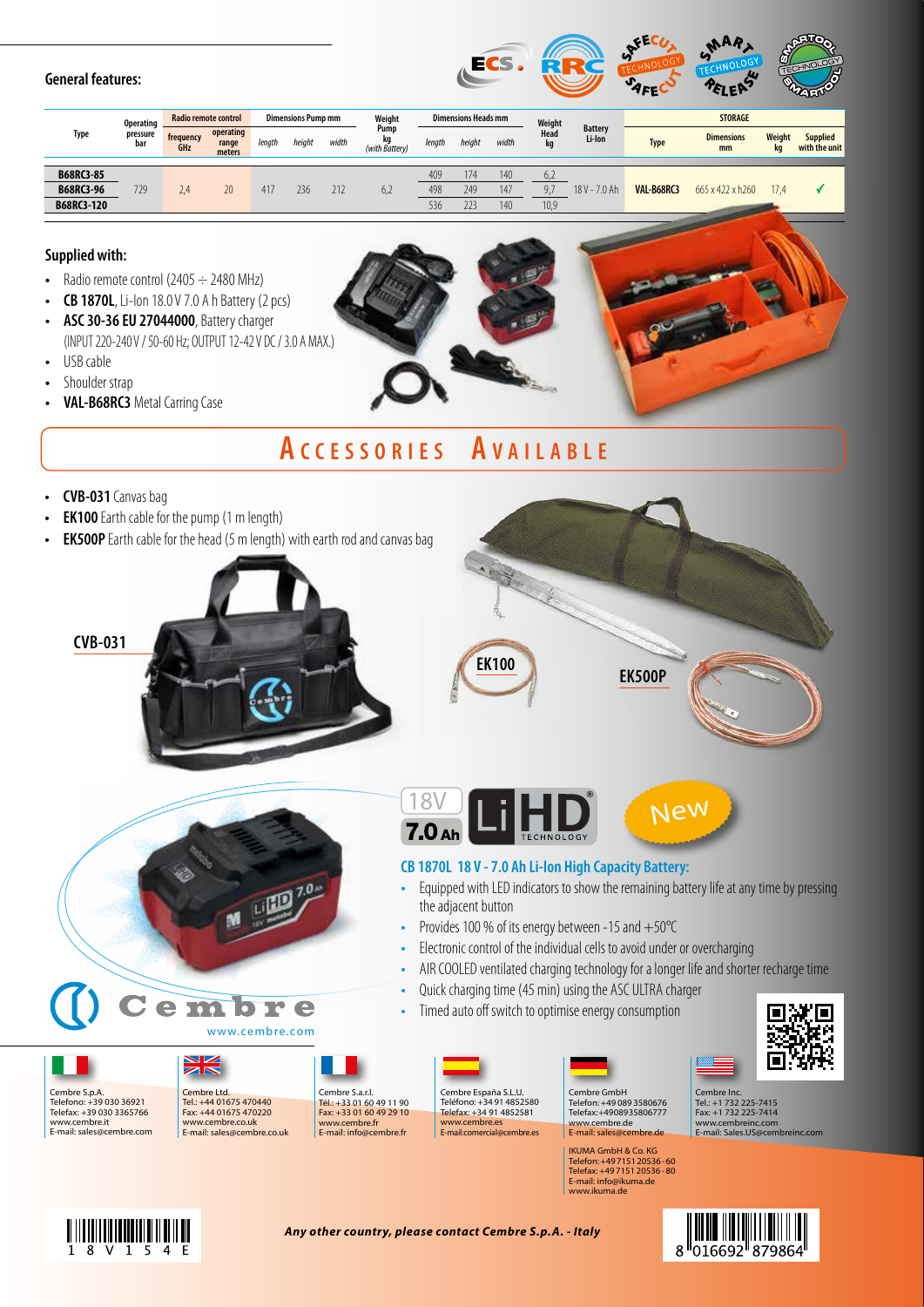



B68RC3-85 B68RC3-96 B68RC3-120



 $\epsilon$ 

 $6 - 476$ 



 $501400$ 



ö

Ø.

 $\alpha$ ō

designed for remote cutting operations in man-holes remote operation for smarter and safer working

**COMPANY**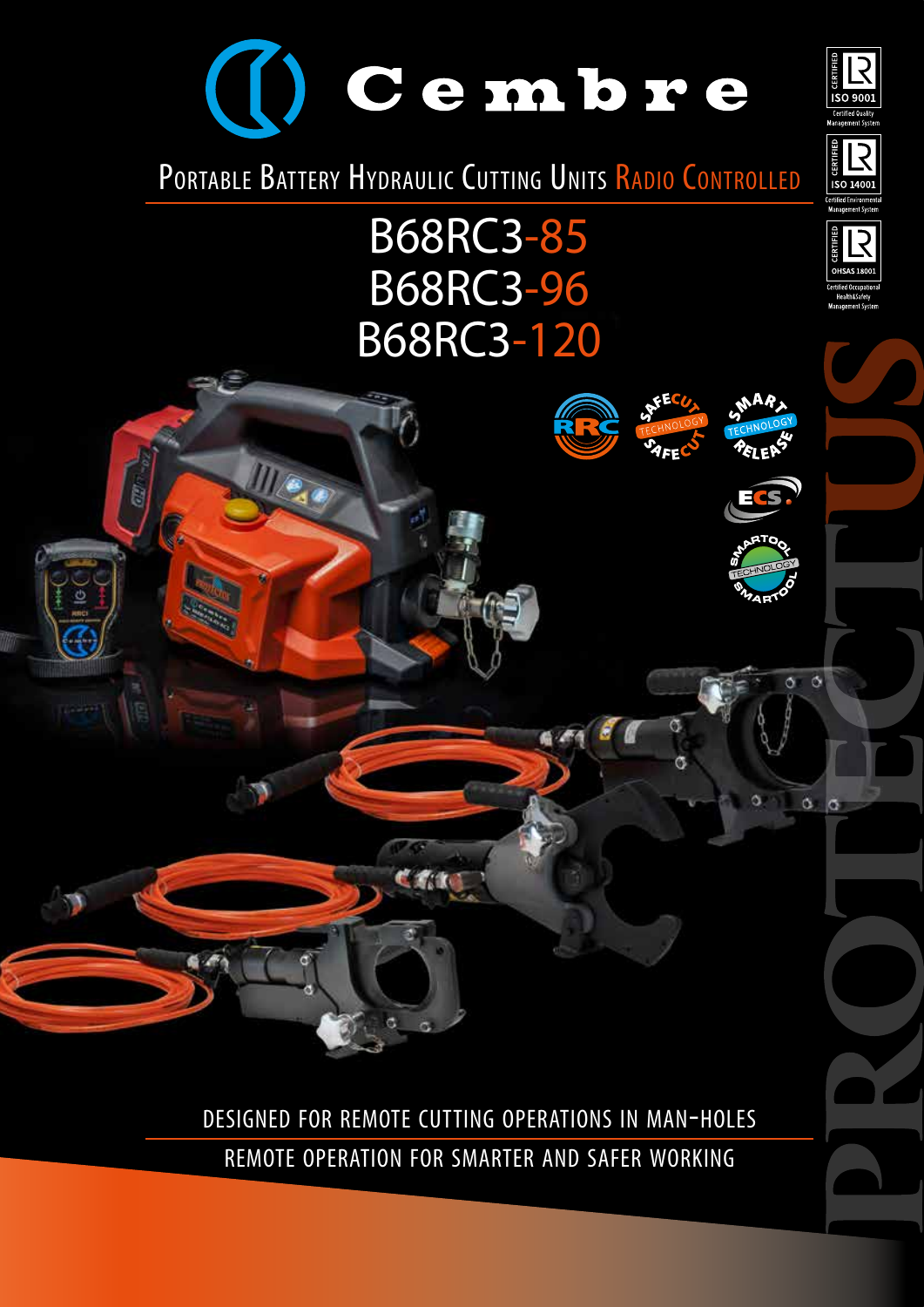## B68M-P18-KV-RC3 PROTECTUS, THE NAME FOR SAFETY

The heart of each unit is the new portable pump **B68M-P18-KV-RC3**, battery operated for independent use.

Having the inherent strengths of the Cembre 18V tool range, the **B68M-P18-KV-RC3** is a lightweight high capacity pump equipped with an innovative radio remote control designed specifically for man-hole environments to allow operators to control and operate the pump out of the man-hole at a safe distance.

New Li-Ion 18V 7Ah batteries provide high capacity while improved operating speed results from a revitalized hydraulic system with double speed action.

A maximum pressure sensor assures greater precision and repeatability of the pressure cycle, while a security valve doubles the provision for operator safety.

**The unit is fitted with a patented unique system for stopping the pump when the cutting head sensor**  **signals that its blades have travelled fully.** 

**At this point the LED indicator and buzzer notify the operator of the successful completion of the cutting operation. For this reason, each pump is paired to its specific cutting head only and it must be considered as a complete unit.** 

The unit has a manual pressure release button in case of emergency. Easy access to the oil reservoir is by means of an oil top-up inlet. The innovative remote control function is able to work in manhole environment where radio communication is normally more complicated. The unit features an OLED display to provide essential real time tool operat-



ing information including:

- Operating mode selection (cutting or crimping)
- Release mode selection (Smart release, manual release)
- Minimum set pressure and momentary pressure reached in bar/psi to allow verification of correct operation
- Battery charge level
- No. of cycles performed
- No. of cycles before scheduled recommended maintenance
- Motor temperature
- Operating command (radio or manual).
- The unit has a secondary operating trigger which can be selected through the OLED display in case of need.

## N EW PORTABLE BATTERY HYDRAULIC PUMP **RADIO CONTROLLED**

#### **Operating features:**

- 20 meters radio control operating range
- Intelligent auto-return at the end of the cycle (Smart Release)
- OLED multifunctional display with touch button
- Electronic Pressure Sensor (EPS)
- SMARTOOL technology for viewing and downloading operational data
- Wireless blade sensor (no batteries)
- Double acting with radio control or manual intervention
- Pressure release button
- Audible and visual indication of operational progress, completion and alarms
- Anatomical shaping for more convenient and practical handling
- Li-Ion 18.0 V-7Ah rechargeable high capacity battery
- Automatic battery connection system with release button







**Data recording and intelligent control allow complete verification of operational** 

**parameters**



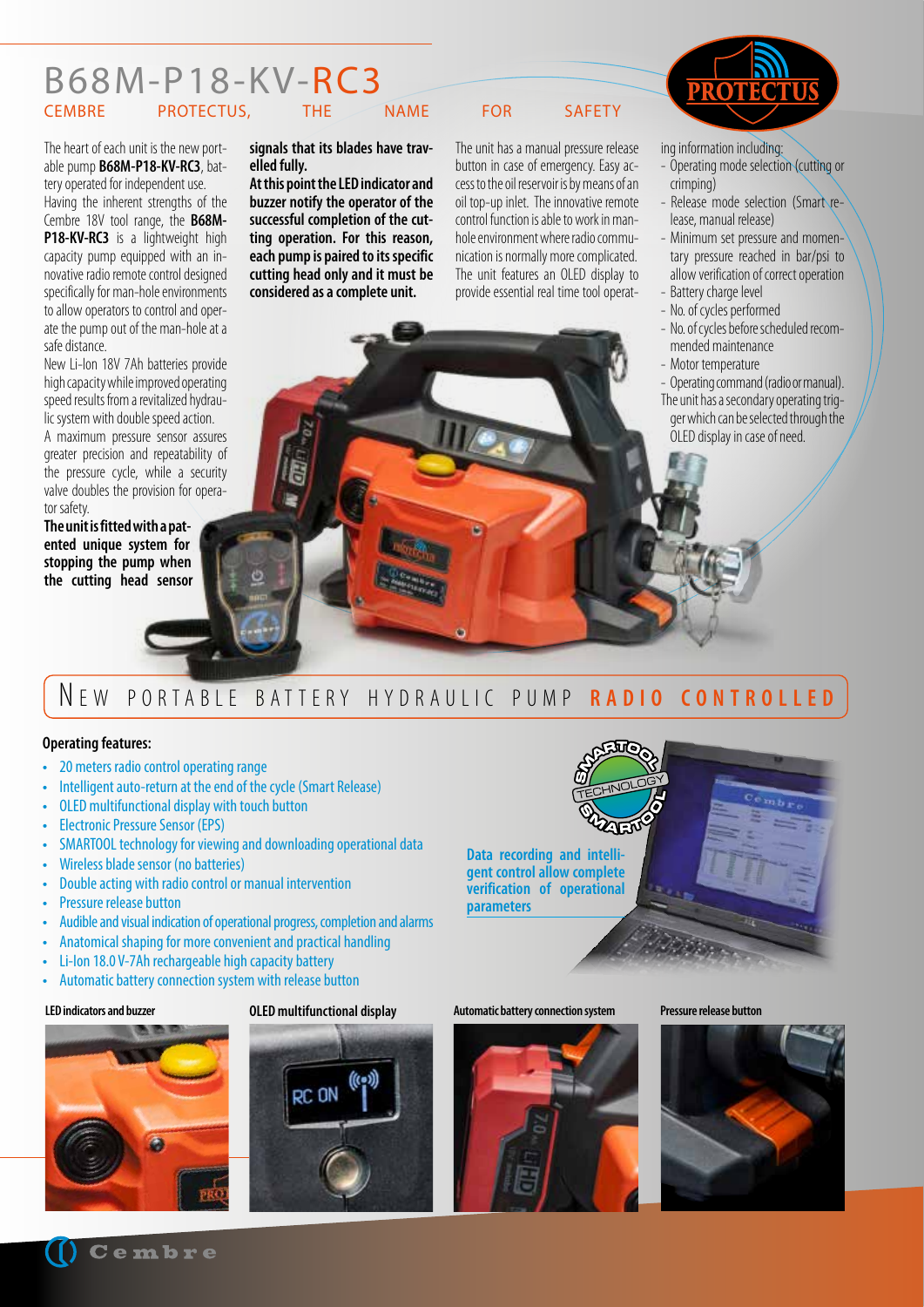## New Hydraulic Cutting Units Radio Controlled **B68RC3 Series**



## **Hydraulic Cutting Units B68RC3**

Hydraulic cutting units type **B68RC3** are fitted with a unique wireless sensor paired to the receiver integrated in the pump using European frequencies (868 MHz).

The sensor is maintenance-free as it is fully protected and has battery-free technology.

All RC heads are fitted with an eyelets to hang the head for better support during operation.

A grounding point is provided to facilitate the grounding of the head when required.

# **H y d r <sup>a</sup> u l i c C r i m p i n g H <sup>e</sup> <sup>a</sup> d 1 3 0 k N**

## **RHC131LN-KV**



Hydraulic head featuring a large (42 mm) jaw opening; complete with quick automatic coupler for connection to a hydraulic pump with a working pressure of 700 bar. Is suitable for a wide range of connectors up to 400 sqmm using die sets common to the Cembre 130 kN tooling range.